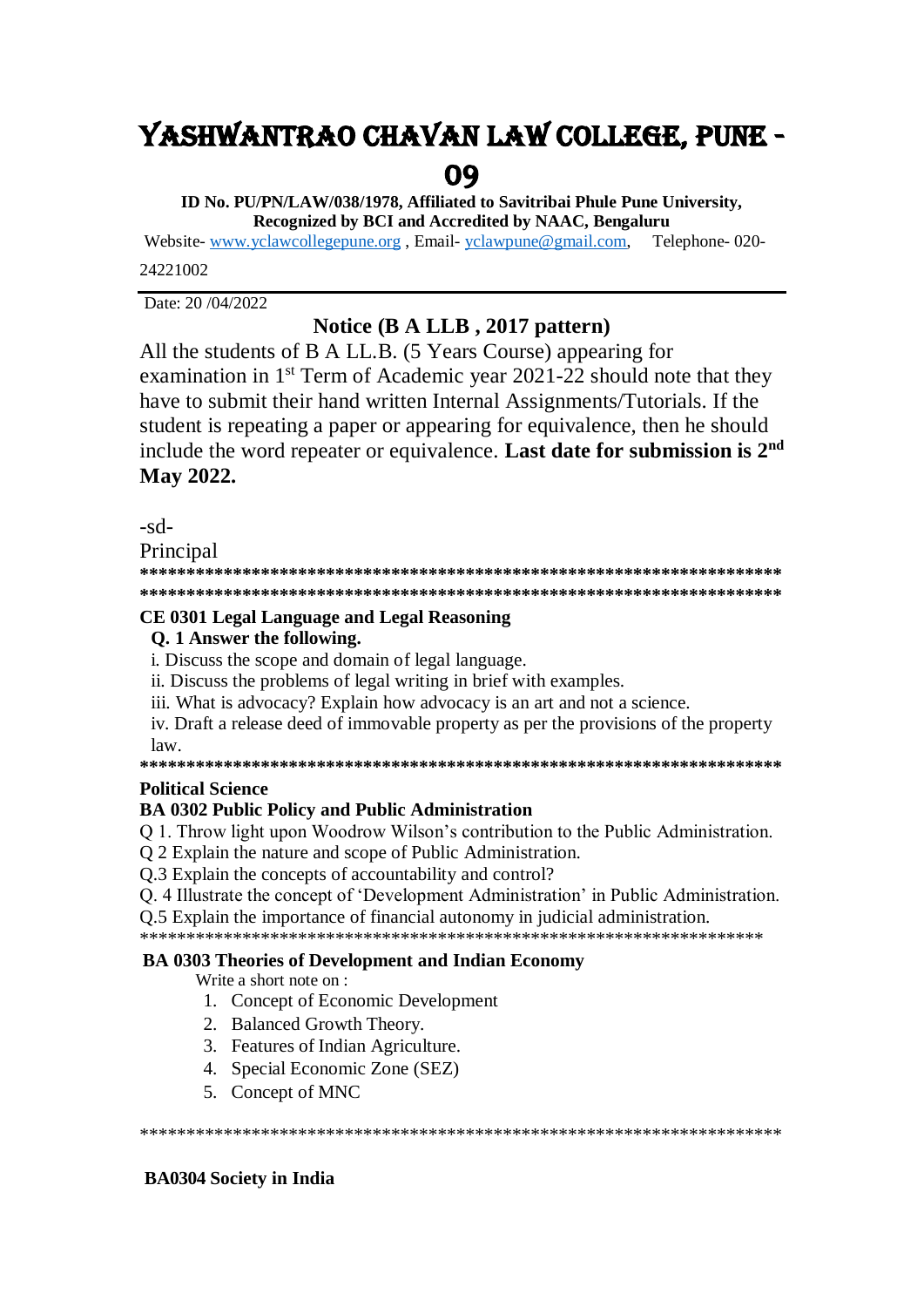- $1<sup>1</sup>$ Define Social stratification and discuss in brief the social and individual benefits of social stratification.
- List down the major social institutions and give two definitions of each  $2<sup>1</sup>$ institution
- Write a short note on 'Peasant Movements' in India.  $\mathcal{R}$
- Differentiate between Tribal and Urban society.  $\overline{4}$
- $5<sup>1</sup>$ What is Sanskritization?

### **BA 0401 Law and Literature**

### Q. 1 Answer the following.

i. Discuss the role of Portia in the trial scene of The Merchant of Venice.

ii. Discuss the relation between law and literature.

iii. Discuss the ending in the play, Justice by Glasworthy?

### O. 2 Write short notes.

- i. Shylock
- ii. Ruth Honeywill

### **Political Science**

### **BA 0402 International Relations**

**Q.1** Throw light upon the historical background and evolution of international relations as a discipline.

**Q.2** Explain the significance of following 'Non-state' actors in the International Relations

1 Intergovernmental Organization (IGOs)

2 Multinational Corporations (MNCs)

- Q.3. Explain the 'Idealist Approach' in International Relations.
- Q. 4. Explain the concept of 'Disarmament and Arms Control'.
- **O.5.** Write a short note on  $-$  Diplomacy.

### **BA 0403 Law and Economics**

- $\bullet$  Write a short note on :
	- 1. Interrelationship between Law and Economics
	- 2. Explain Right to Education Act, 2009
	- 3. Impact of Agrarian Reforms in India
	- 4. Types of Property.
	- 5. NITI Aavog

### **BA0404 Social Research Methods**

#### These questions are attempted the  $\mathbf{t}$ **be**  $\mathbf{h}\mathbf{v}$ students of equivalence and/ or backlog.

Note: Each question is compulsory

- Write in detail on the values and ethics in social research  $\mathbf{1}$
- $2.$ Differentiate between the case study and the survey method of research.

- $\mathcal{R}$ What is the importance of report writing?
- Discuss cluster sampling in detail with illustration.  $\overline{4}$
- $5<sub>1</sub>$ What are the ways to collect primary data?

## **BA0404 Social Research Methods**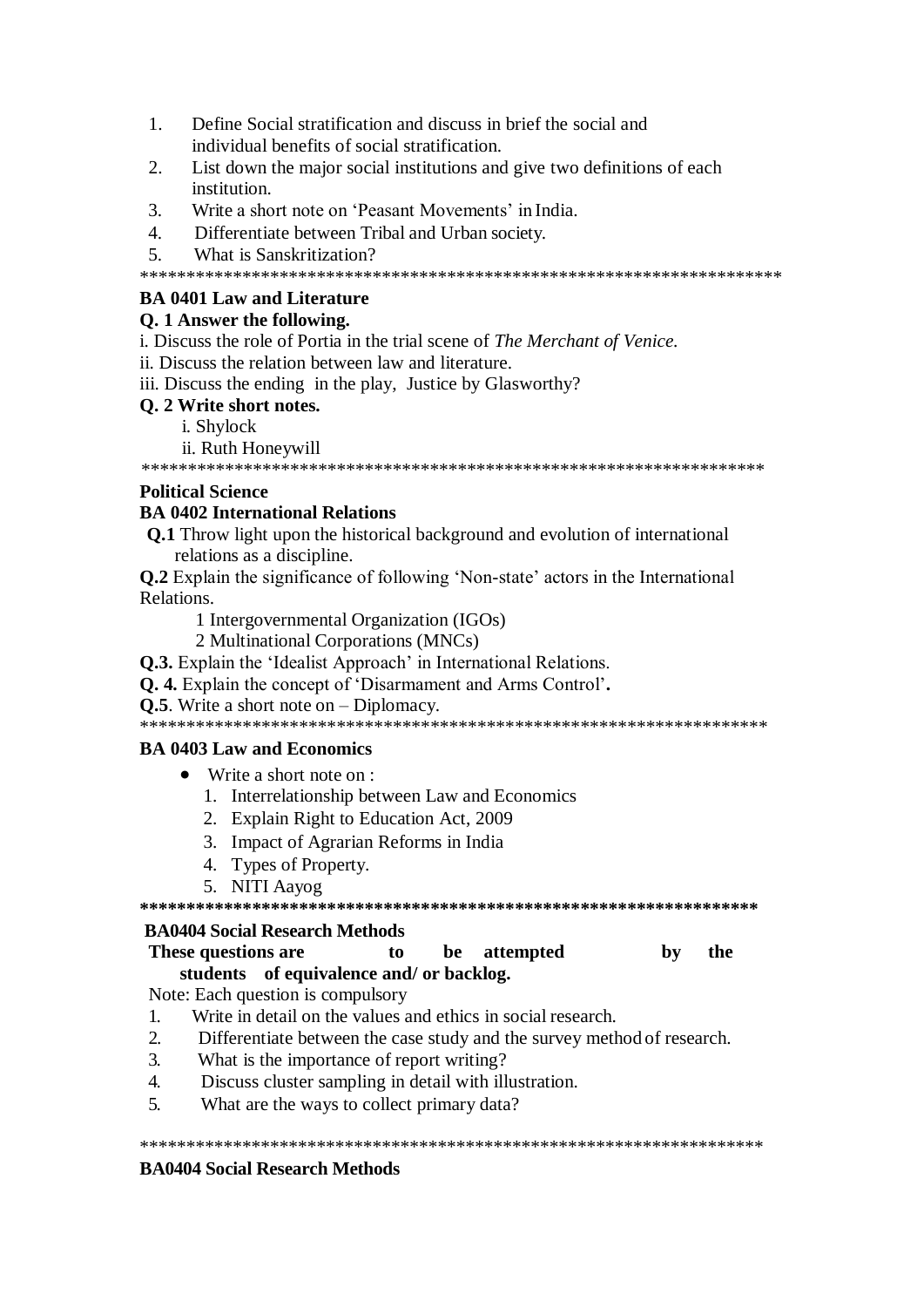### These questions are to be attempted by the students who are working on their research assignment.

- $\mathbf{1}$ Problem: Relationship between depression and situations like lockdown. Form a hypothesis for this problem.
- $\overline{2}$ Topic: A comparative study of Government offices pre and post recent elections. What type (primary or secondary) of data should the researcher collect and what what should be the preferable technique.
- $\mathcal{F}$ Differentiate between a questionnaire and an Interview schedule.
- $\overline{A}$ Give four differences between a questionnaire and an interview schedule.

### LC 0501 Legal and Constitutional History

1. Write a detail note on administration of justice in Bombay during the period of 1668 to 1726.

2. "A great step forward was taken in the Indian Legal History when the Supreme Court of Judicature was created at Calcutta under the Regulating Act of 1773".

Critically examine the establishment and working of the Supreme Court at Calcutta. 3. "According to some historians, the trial of Nandkumar was a judicial murder". Do you agree with this statement? Justify your answer with reasons.

- 4. Discuss in detail the jurisdiction of the Federal Court.
- 5. Write Short Notes on (Any Two)
- a) Communal Award and Poona Pact
- b) Morley-Minto Reforms

#### 

### Family Law – I (LC -0502)

Q.1] Explain the provisions regarding Valid, Void and Voidable marriage under The Hindu Marriage Act, 1955.

O.2] State the essentials and legal effects of valid Nikah.

Q.3] State the provisions regarding maintenance applicable for Hindu Women.

Q.4] Discuss in detail the grounds of divorce under The Parsi Marriage and Divorce Act. 1936.

Q.5] State the provisions regarding kinds and powers of guardians under Muslim  $Law$ 

### LC 0503 Law of Contract I:

1. Define consideration. Discuss the essential elements of valid consideration.

2. Define contingent contract. Explain the rules regarding the enforcement of these contract.

- 3. Define contract. Explain what are the essential elements of a valid contract.
- 4. Define offer. Explain the rules of valid offer. Can an offer be revoked?
- 5. Write any two of the following with reference to specific Relief Act.
	- a) Rescission.
	- b) Rectification.
	- c) Injunction.

#### 

### Law of Crimes (LC 0504)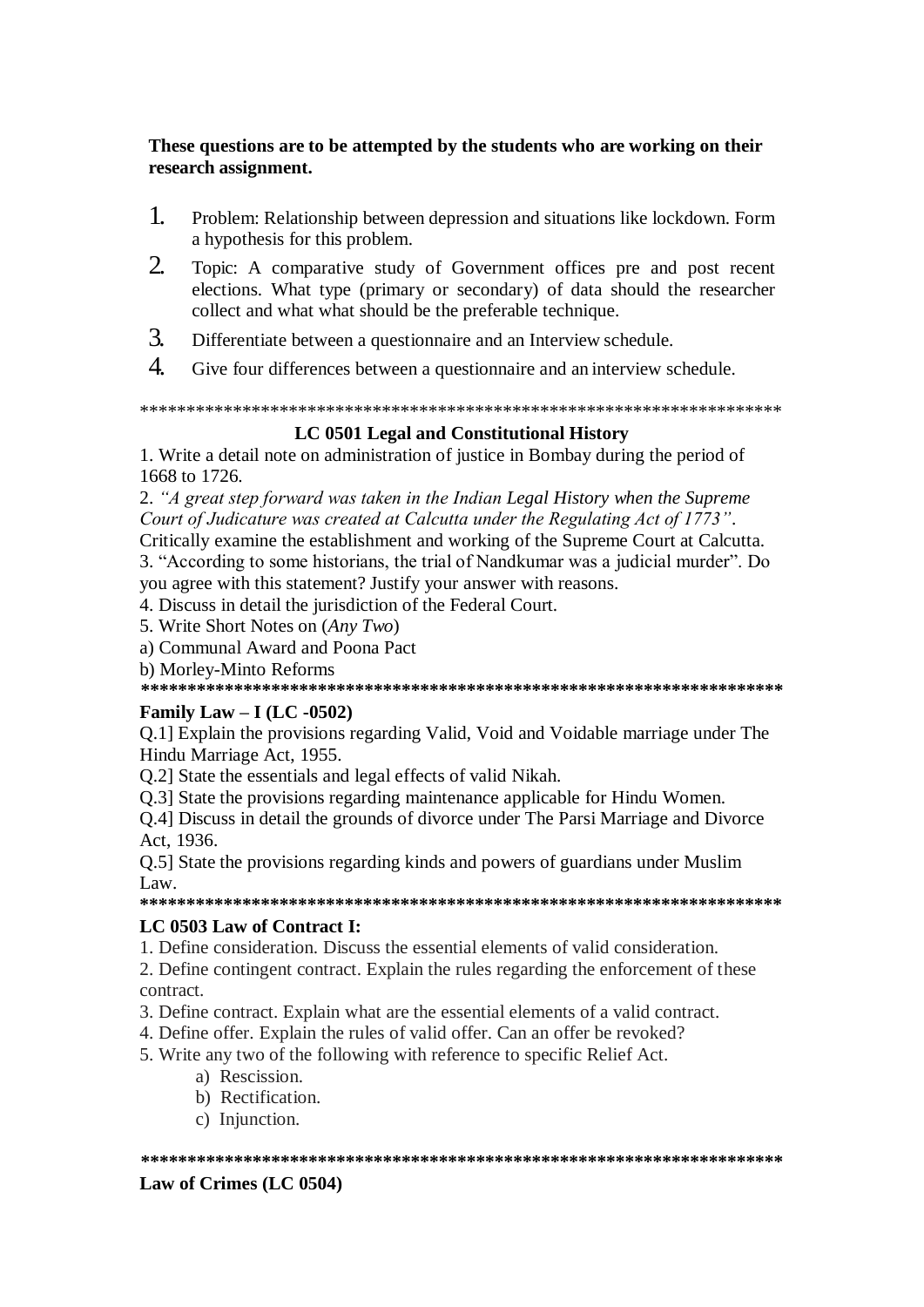- Q1) "Actus non facit reum, nisi mens sit rea" explain this maxim in the context of liability without mens rea.
- Q2) Define 'Criminal conspiracy'. Examine the provisions relating to conspiracy under IPC.
- Q3) Explain the Intra and Extra Territorial operation of the Indian Penal Code.
- O4) Explain the offence of 'Theft' and enumerate circumstances in which theft amounts robbery.

O5) When Culpable Homicide is not amounting to Murder? Discuss.

### LO 0505 Health and Food Law

1. Discuss the constitutional protection given to health and its other related aspects. Use relevant case laws.

- 2. Explain the salient features of The Food Safety and Standards Act, 2006
- 3. What are the provisions related to health under different statutory provisions?
- 4. Discuss the salient features of The National Food Security Act, 2013.
- 5. Write Short Notes
- a) Concept and Importance of Health

b) Pre-natal Diagnostic Techniques (Regulation and Prevention of Misuse) Act. 1994

### LC 0506 Law of Trusts and Equity (Optional Paper)

O.11 Discuss the different kinds of Trusts.

O.2] State the procedure for registration of Public Trusts under the Maharashtra Public Trust Act, 1950.

Q.3] State the positive and negative duties of the Trustees under the Indian Trusts Act, 1882

Q.4] State the powers of the Charity Commissioner under the Maharashtra Public **Trust Act, 1950.** 

Q.5] Discuss in detail the following Maxims.

- a) Where there is Equal equity, the law shall prevail.
- b) He who comes to equity must come with clean hands.
- c) Public and Private trusts.

d)Trust and Bailment, Trust and Agency.

### LO 0507 Criminal Psychology and Criminal Sociology

- Q.1: Discuss the Positive School of Criminology with special reference to contribution made by Cesare Lombroso.
- Q.2: What is Criminology? Discuss its nature and scope of Criminology.
- O.3: What is Crime? Who is the Criminal?
- Q.4: Discuss the Schools of Criminology.
- O.5: Write Short notes on:
	- (a) What is mean by Criminal Psychology?
	- (b) Criminal Behaviour.

### **LO 0508 Agricultural Marketing Law**

1. State and explain the concept of Agricultural marketing, classification of markets and types of market.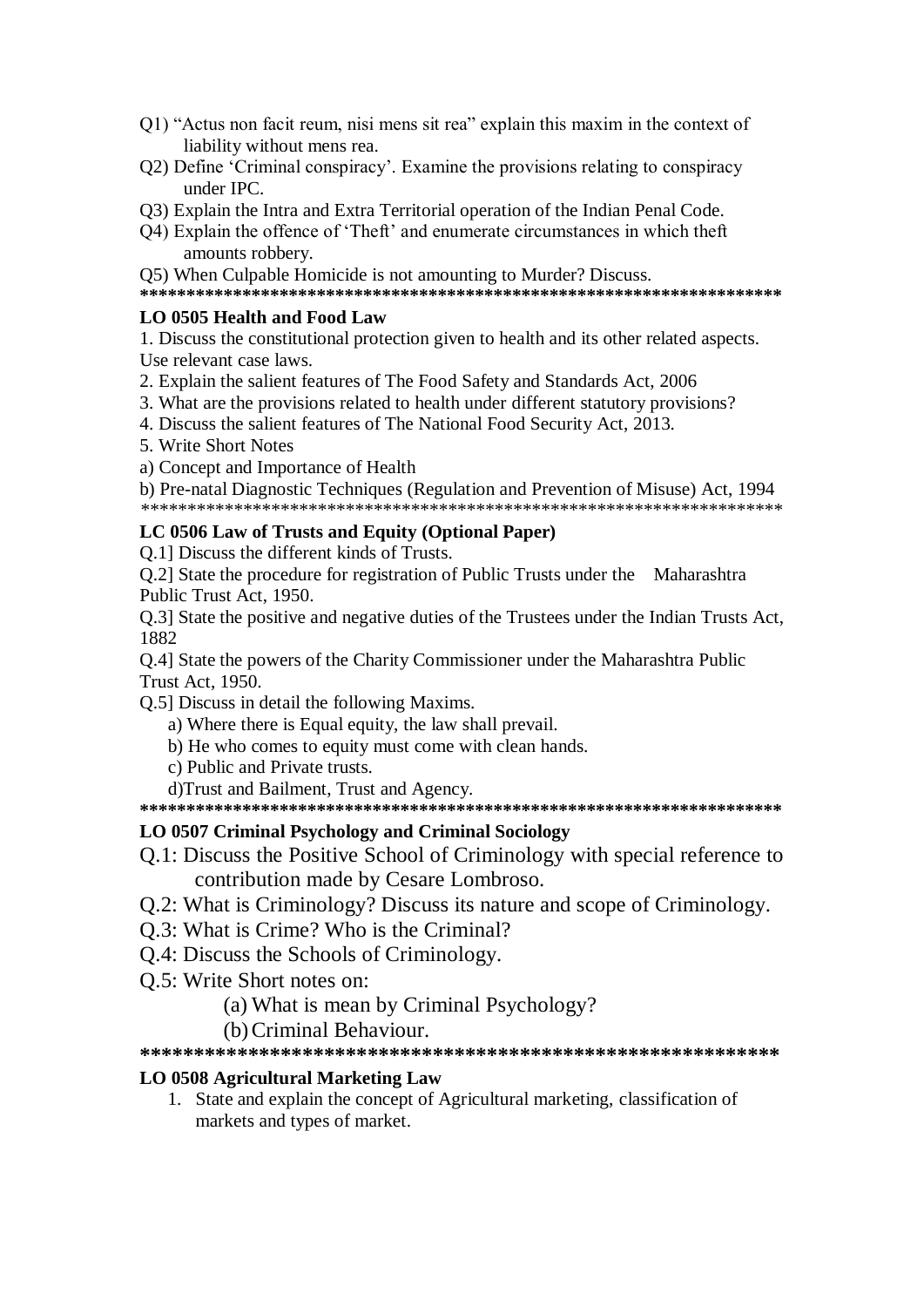- 2. What is the constitution of Market Committees under The Maharashtra Agricultural Produce Marketing (Development and Regulation) Act, 1963? Discuss the power and functions of Market Committee.
- 3. What is the object of The Protection of Plant Varieties and Farmers Rights Act, 2001 and discuss the process of registration of plant varieties and essentially derived variety.
- 4. Discuss the various provisions relating to types of funds under The Warehousing Corporations Act, 1962.
- 5. Writ a note on  $$ 
	- a) Pradhan Mantri Fasal Bima Yojana (PMFBY)
	- b) Integrated Child Development Services (ICDS).

### **Subject: Intellectual Property Rights-I (LO 0509)**

- Q.1) Define Intellectual Property? Discuss in detail various kinds of Intellectual Properties? Explain the need for protection of Intellectual Property Rights. Support your answer with relevant examples?
- Q.2) Copyright is a bundle of rights that can be exploited independently. These also depend upon the category of work. Discuss.
- Q.3) Explain in brief The TRIPS Agreement for protection of Intellectual Property Rights?
- O.4) What is invention? Which inventions are patentable? Explain in brief the Patent Cooperation treaty 1970?

### Q.5) Write short note on the following (Any Two)

- 1. Rights of the Patent Owner and exceptions to right of patent owner
- 2. Principle of National treatment and Most favourable nation treatment
- 3. Permitted use
- 4. Neighbouring Rights

### LC 0601 Constitutional Law I

1. Write a detail note on salient features of the Indian Constitution.

2. What do you understand by 'Equality before Law' and 'Equal

Protection of Law'? Explain these terms with the help of decided cases,

3. Discuss 'Freedom of Speech and Expression' under Art. 19 (1) (a) with the help of decided cases.

4. Critically examine the provisions of 'Amendment to the Constitution' under Indian Constitution. Cite appropriate case laws.

### 5. Write Short Notes on (Any Two)

- a) Secularism
- b) Carry Forward Rule
- c) Ex-post facto law

### Family Law – II (LC -0602)

Q1] Explain the rules relating to succession in case a Hindu Male and Female dies Intestate under the Hindu Succession Act, 1956.

Q2] State the essentials of valid Waqf. State the provisions regarding Mutawali, his right and liabilities under Muslim Law.

Q3] Discuss in detail kinds of the Will and its rules of execution under the Indian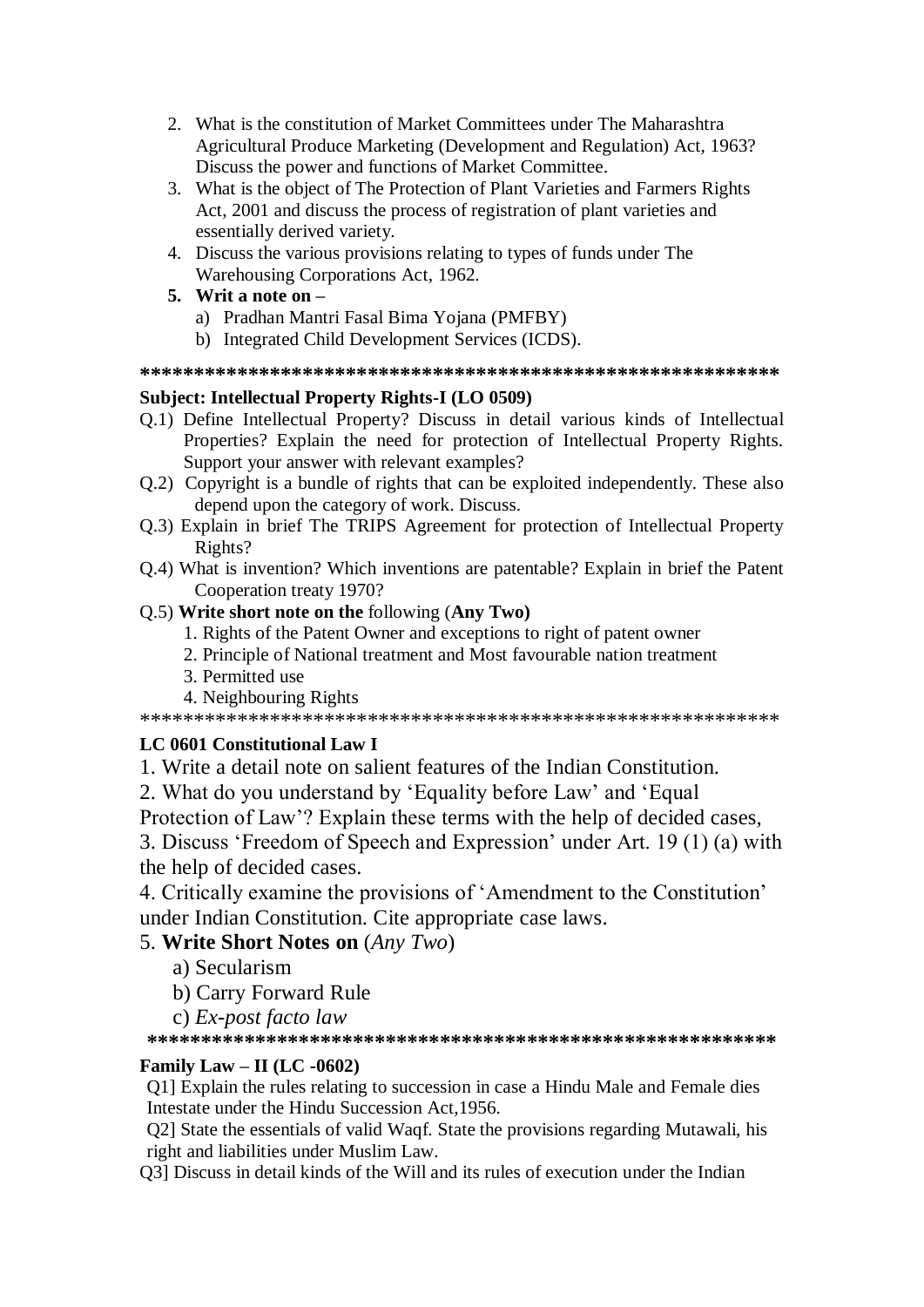Succession Act, 1925.

Q4] State the general principles governing intestate succession among Christian Parsi under the Indian Succession Act, 1925.

Q5] Explain in detail 'Void Bequest' under the Indian Succession Act. 1925.

### LC 0603 Law of Contract II

- 1. Explain in detail the nature and extent of surety's liability under a Contract of Guarantee.
- 2. Define 'Contract of Bailment' and discuss its essentials elements. What are the rights and duties of a Bailor?
- 3. Define 'Agency'. What are the essential elements of 'Contract of Agency'? Also discuss different types of agents.
- 4. Who is 'Unpaid Seller'? What are the rights of an unpaid seller?
- 5. What are the different modes of dissolution Partnership? Also explain the effects of dissolution.

### **LC 0604 Tort and Consumer Protection Law**

1. Define 'Tort' and explain its essential elements with the help of case laws.

2. Write a note on 'Defamation'. Also, state in brief defenses available in an action for defamation.

3. What do you understand by the term 'Nuisance'? What are the different types of nuisance.

4. Define 'Negligence' and explain its essential elements. Cite appropriate case laws.

- 5. Write a Short Note on (Any Two)
- a) Procedure to file a complaint Consumer Protection Act
- b) Res Ipsa Loquitur
- c) Tresspass to land

### LO 0605 Media and Law

1. Write a note on importance and functions of media in democracy. What are the different types of media?

2. Write a note on Media and Criminal Law with reference to the offence of Sedition, Obscenity and Defamation. Cite relevant case laws, if necessary.

3. Write in detail about Freedom of Media under the Indian Constitution. Cite relevant case laws.

- 4. Write important features of The Telecom Regulatory Authority of India Act, 1997.
- 5. Write a Short Note on (Any Two)
- a) Trial by Media
- b) Communist Theory of Press

c) Legislative Privileges and Media

### LO 0606--- Banking and Insurance

Q1. Discuss the structure, primary and secondary functions of the Reserve Bank of India.

O2. Define 'Cheques and discuss types, crossing, endorsement and types of endorsement.

Q3. Discuss different types of loans and advances and their features.

Q4. What is contract of insurance? Discuss the contingent nature of the insurance contract.

Q5. Discuss the concept 'Utmost Good Faith' and it's importance in insurance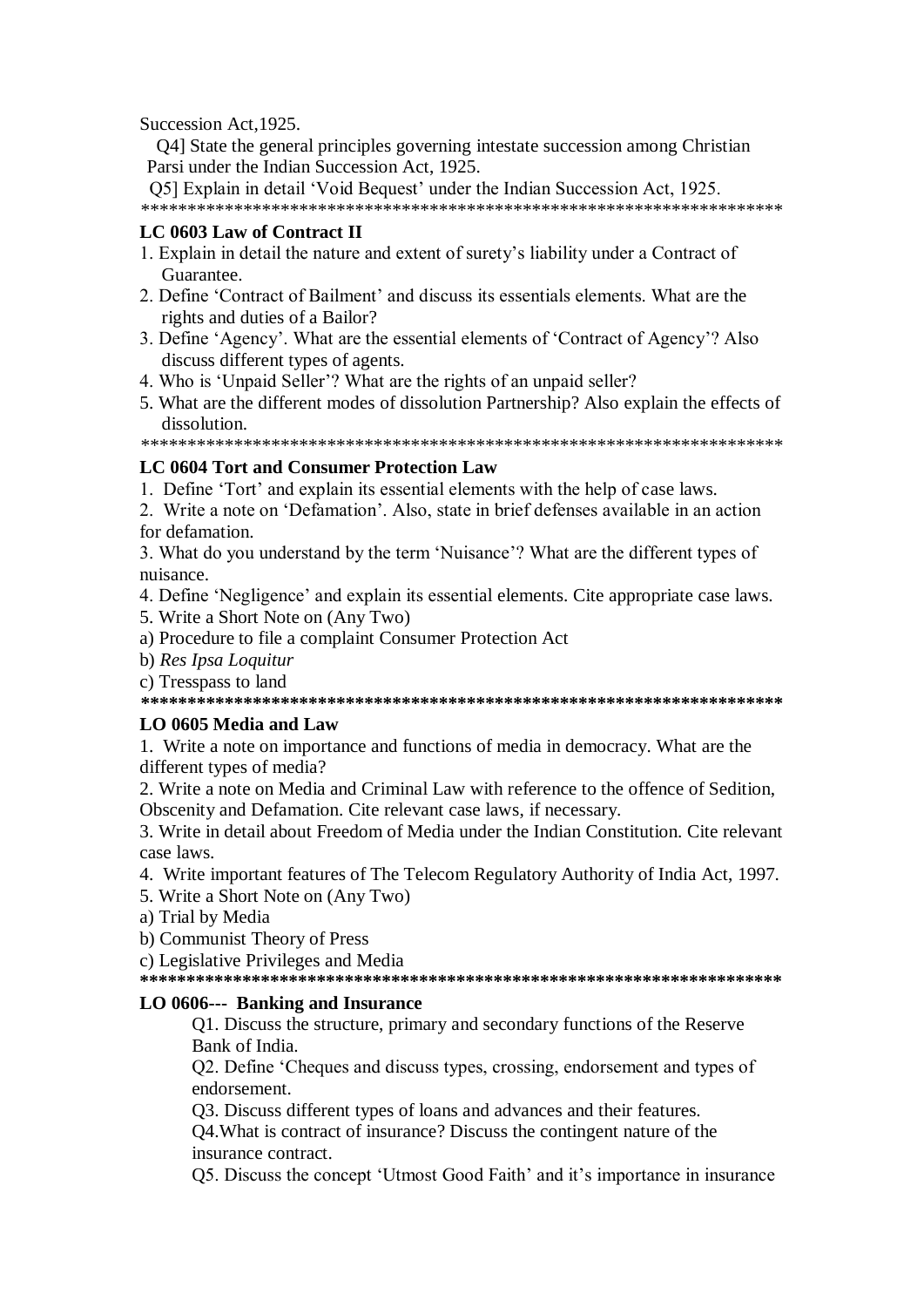contract.

#### 

### **LO 0607 Penology and Victimology**

- 1) Discuss in detail Nature and Scope of Penology?
- 2) Discuss Penal Policies in India.
- 3) Discuss in detail Theories of Punishment.
- 4) Discuss in detail the prison system in India.
- 5) Write Short note on:
	- (a) Crime control Mechanism.
	- (b) Origin of open prison in India.

### 

### **LO 0608 Land Acquisition Law**

- 1. Discuss in detail the Salient features of the Land Acquisition Act, 1894 and Limitations of the Land Acquisition Act, 1894.
- 2. Discuss the concept of Eminent Domain and Police Power and its relevance in the matters of Land Acquisition.
- 3. State and explain the provisions relating to Preliminary Investigation for Determination of Social Impact and Public Purpose under the RFCTLARR Act. 2013.
- 4. What is the Procedure and Manner of Rehabilitation and Resettlement of affected families under the RFCTLARR Act. 2013.
- 5. Discuss in detail powers of the Land Acquisition, Rehabilitation and Resettlement Authority under the RFCTLARR Act. 2013.

#### LO 0609 **Intellectual Property Law – 2**

- 1. Write a detailed note on powers of Controller of Patent in India.
- 2. "Geographical indication establishes product-place link." Discuss. Also state the procedure for registration and duration of protection of Geographical Registration in India
- 3. Distinguish between passing off and infringement of trade mark.
- 4. Explain the rights and liabilities of registered proprietors of Designs in India.
- 5. "Distinctiveness or capable of distinguishing is the criteria to register trade mark in India." Describe the conditions and procedure for registration of Trade Marks in India.

### LC 0701 Constitutional Law II

Q.1 : Explain the essential characteristics of Federalism with respect to the Indian Constitution.

Q.2 : Explain with the help of case law - The Governor works as the representative of the Union in a State".

O.3 : Explain the scheme of distribution of legislative powers under the Indian Constitution.

Q.4 : Write a detailed note on proclamation of emergency under Article-352 of the Indian Constitution.

Q.5. Write short notes on the following:

a) Supervisory Jurisdiction of High Court b) Finance Commission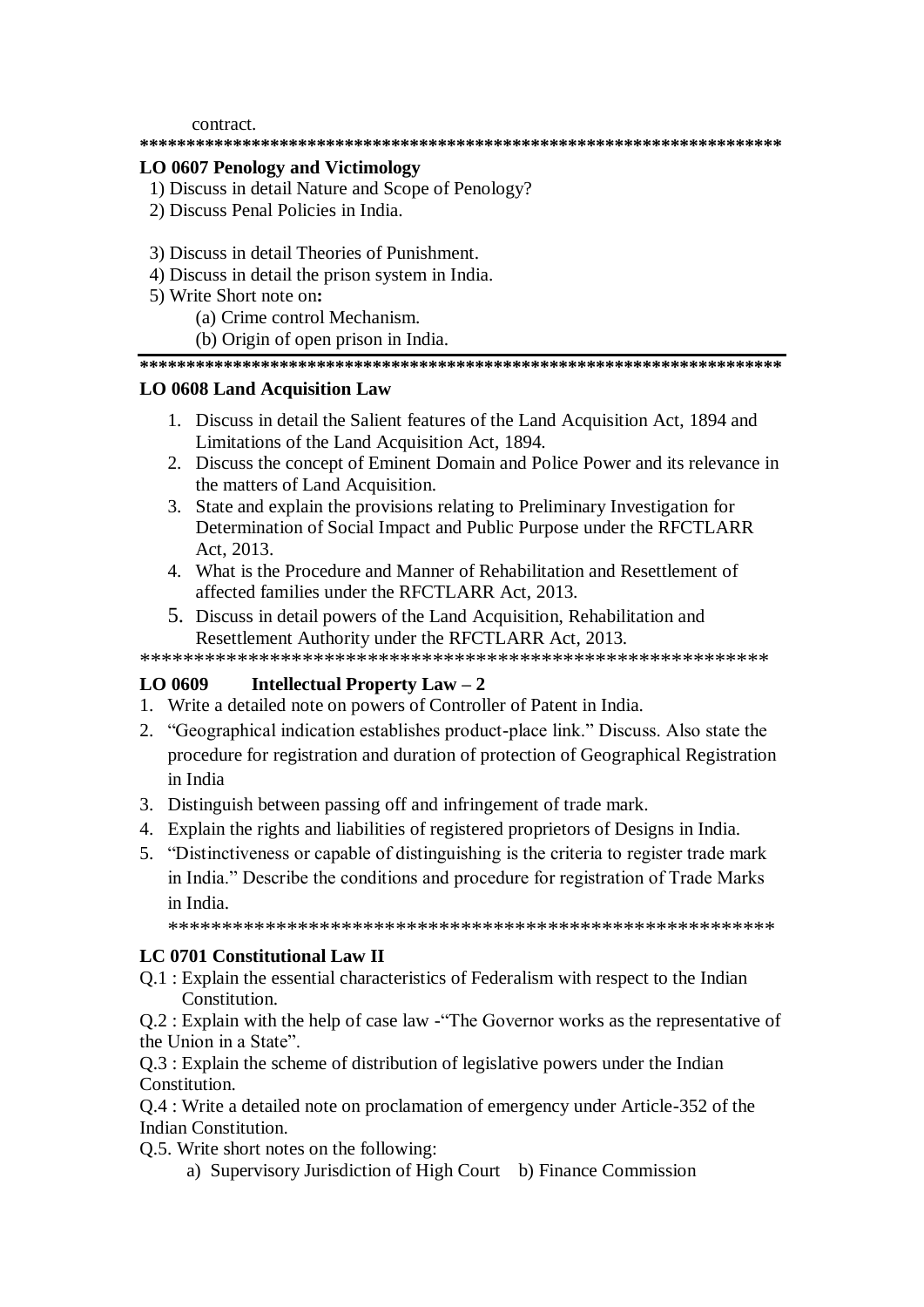#### **LC 0701 Constitutional Law II**

- 1. Explain the nature of Federal structure adopted by the Indian Constitution.
- 2. Explain the position of President in the Indian Constitution.
- 3. Explain the constitutional provisions relating to the contractual liability of the government.
- 4. Write brief note on:
	- a. Distribution of Executive power between Union and State
	- b. State Emergency
- 5. Write short answers on:
	- a. Public Service Commissions
	- **b** Finance Commission

#### 

#### **Property Law (LC -0702)**

O1] State the essentials of valid transfer.

- Q2] Define and distinguish between a Vested interests and Contingent interests.
- Q3] Discuss in detail Fraudulent Transfer and Lis Pendens
- O41 Explain the different kinds of Mortgage.
- O51 Discuss in detail the legal provisions relating to Conditional Transfer

#### LC 0703 Public International Law

- 6. Define International Law. Write a brief note on development and codification of International Law.
- 7. Explain in detail the main sources of International Law.
- 8. Define State recognition. Explain the theories and significance of recognition.
- 9. Write brief note on:
	- c. Diplomatic Immunities and Privileges
	- d. Pacific means of the settlement of International dispute
- 10. Write short answers on:
	- c. International Court of Justice
	- d Extradition

#### LP 0704- Practical Training Paper I - Professional Ethics and Contempt of **Court Law:**

Q1. Discuss in detail need and necessity of Professional ethics in the legal profession.

Q2. State and explain powers and functions of Bar Council of India under the Advocates Act. 1961.

Q3. Elaborate role of advocate in the administration of justice and duty towards legal reforms in India.

O4. Write a note on -

a. Vishram Singh Raghubanshi v. State of UP, AIR 2011 SC 2275

b. In Re S Mulgaokar, AIR 1978 SC 717

Q5. Define 'Criminal contempt of Court'. What defences are available to the contemner in case of Criminal Contempt.

### 

#### **LO 0705 Comparative Constitution**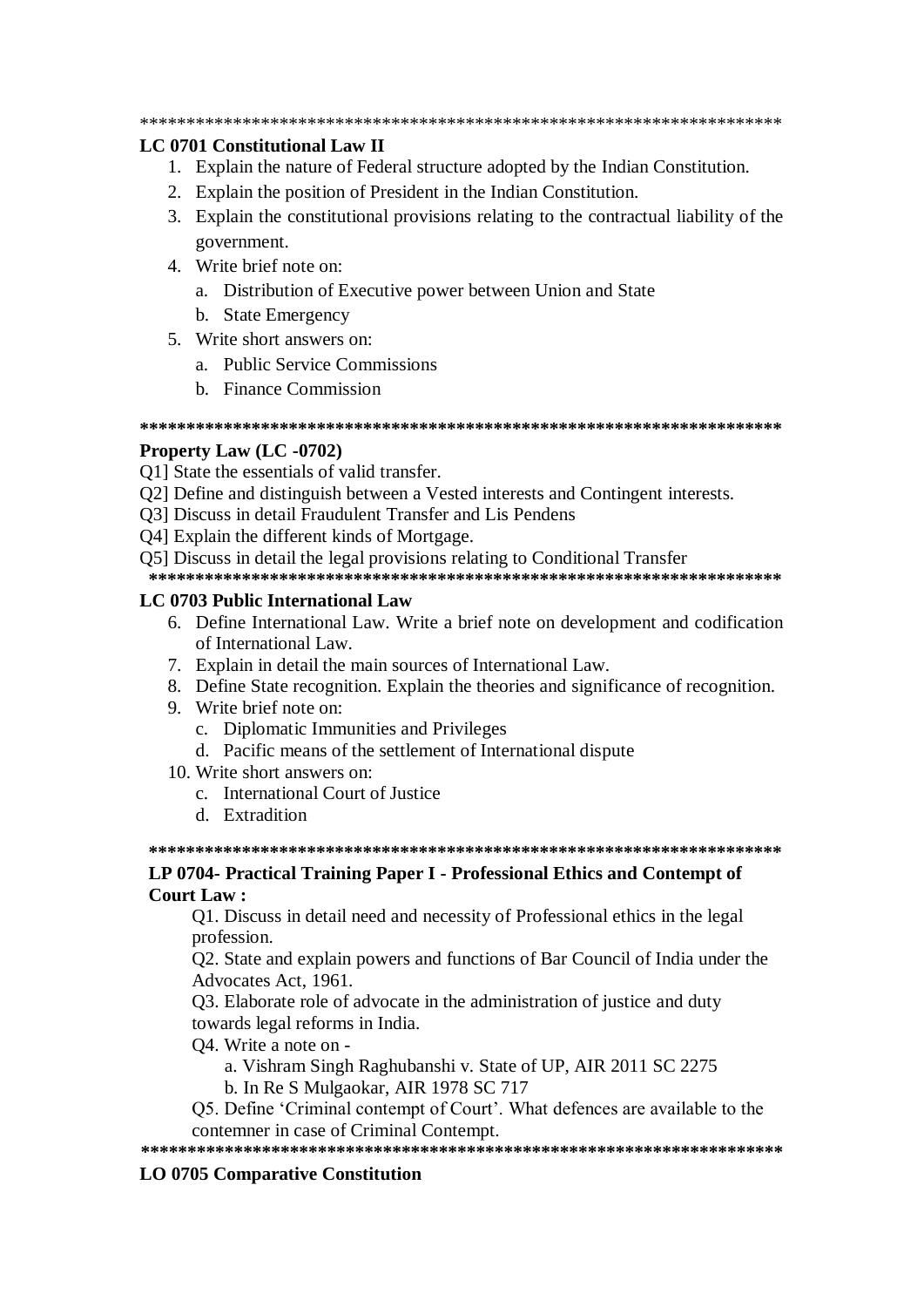1. Define 'Federalism'. What are the essential features of a 'Federal Constitution'?

2. Discuss the scope and significance of comparative study of Constitution in Constitution making process as well as in its interpretation.

3. Write a note on Evolution and concept of judicial review in Indian context with the help of decided case laws.

4. 'Court is regarded as guardian of the Constitution'. Discuss the statement with reference to the special position of Constitutional Courts under a federal constitution. 5. Write a note on comparative perspective of amending powers in India, U.S. and

Australia.

### **LO 0706 Investment Securities Law**

- 1. What is secondary market? What are the developmental benefits associated with the existence of securities market?
- 2. What is a stock exchange? What securities can be traded on the stock exchange? What is market abuse?
- 3. What is a Depository? Who are depository participants? What are the advantages to an investor?
- 4. What is meant by corporisation and demutualisation of stock exchange and explain the procedure for corporisation and demutualisation.
- 5. Write any two Short Notes on:
	- a) Shelf Prospectus and Abridged Prospectus
	- b) Over the Counter Exchange of India
	- c) Corporate Governance
	- d) Government Securities

### **LO 0707 Criminal Minor Acts**

- 1) Discuss in detailed the important provisions of The Maharashtra Police Act, 1951.
- 2) Discuss in detailed the important provisions of The Prevention of Corruption Act. 1988.
- 3) Discuss in detailed the important provisions of The Maharashtra Control of Organized Crime Act, 1999.
- 4) Discuss in detailed the important provisions of The Narcotic Drugs and Psychotropic Substances Act, 1985.
- 5) Write short notes on the following:
	- a) Adoption.
	- b) Salient Features of the IT Act, 2000.

### **LO 0708 Cooperative Law:**

- 1. Elaborate the fundamental principles of co-operation.
- 2. Discuss in detail history, growth and development of co-operative movement in India.
- 3. State and explain the importance of bye-laws, important features of model byelaws under the Maharashtra Cooperative Societies Act, 1960.
- 4. State and explain the provisions relating to procedure for admission, continuation and cessation of membership, removal and expulsion of a member under the Maharashtra Cooperative Societies Act, 1960.
- 5. What are the rights, privileges and immunities of a society?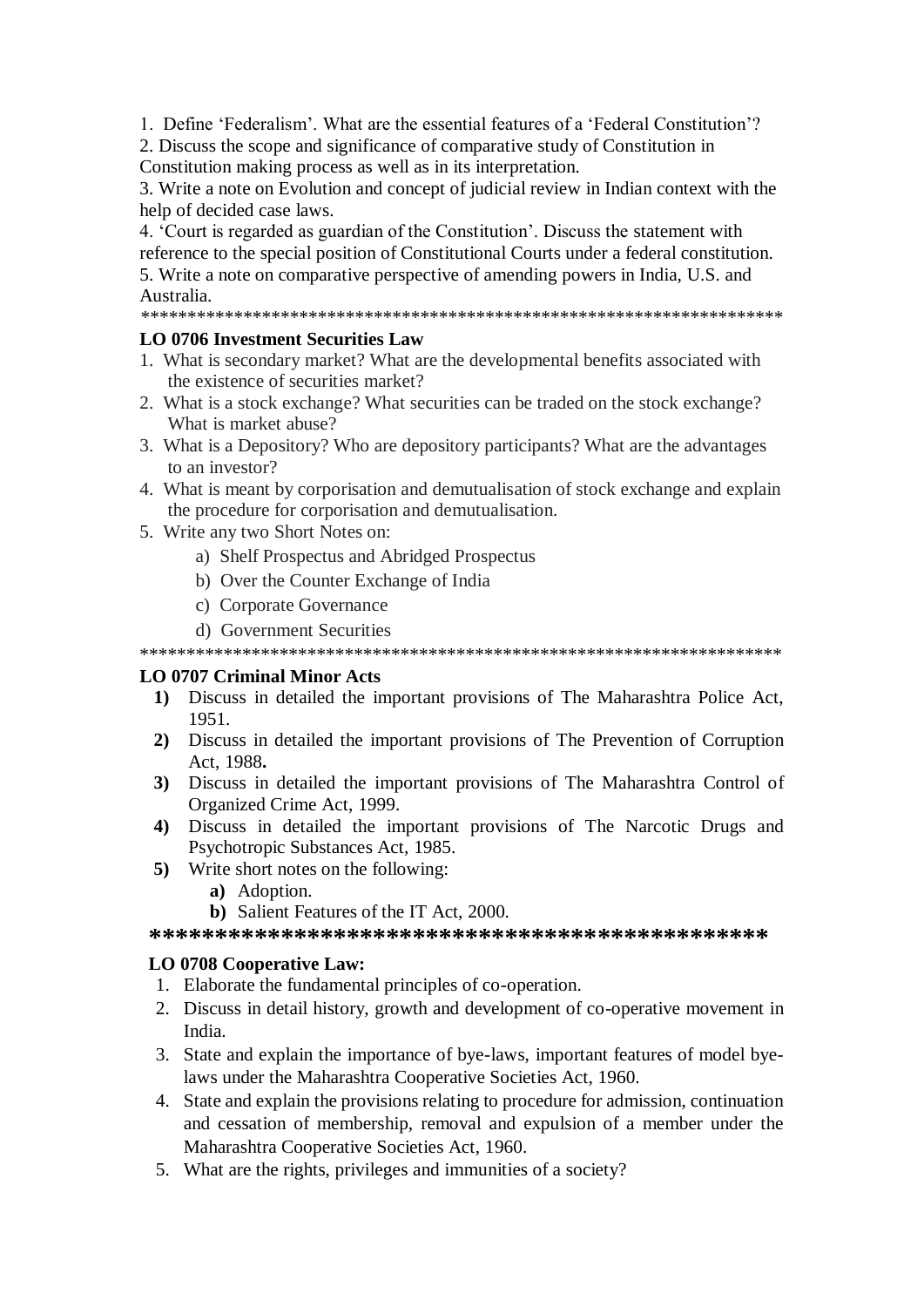### **LO 0709 Private International law**

- 1. Explain Private International Law rules relating to the 'Law of Property' in view of Indian practice.
- 2. Discuss the law relating to contractual obligations under the Private International law
- 3. Explain the status of legitimacy under the Private International Law
- 4. Examine the rules governing marriage and dissolution of marriage under Private International law
- 5. Explain various theories and sources of the Private international law

### LC 0801 LABOUR AND INDUSTRIAL LAW

Q.1 Explain in detail the safety and welfare measures under the Factories Act, 1948.

Q.2 Discuss in detail the principles of labour legislations.

O.3 What are the various authorities under the Industrial Disputes Act, 1947? Discuss in detail the powers and functions of authorities.

Q.4 Explain in detail various benefits under The Employees State Insurance Act, 1948 **O.5 Short Notes** 

a. Lock-out

b. arising out of and in course of

### LC 0802 Jurisprudence

Q.1 : Define Jurisprudence and explain the nature, scope and utility of Jurisprudence.

O.2 : Explain "Legislation is a primary source of law which assumes more significance than

any other sources".

O.3 : Discuss and evaluate in detail the Austin's positive Law Theory.

Q.4 : "Ownership denotes the relation between a person and an object forming the subject

matter of his ownership". Discuss.

Q.5. Write short notes on the following:

a) Modes of acquiring Property b) Hohfeldian classification of legal rights

### LC 0803 Law of Evidence:

1. Define the term evidence and state different kinds of evidence.

2. Discuss the cases in which statements of facts made by a person who cannot be called as a witness can be proved.

3. Who is an expert? Explain the subjects on which an expert is competent to testify. Assess the value of expert opinion.

4. Explain the Law relating to Examination of Witnesses.

5. Write Notes on (Any two):

- a) Child Witness
- b) Presumption as to abetment of suicide
- c) Hostile Witness
- d) Electronic Evidence

### LP 0804 Practical Training Paper II - Alternate Dispute Resolution System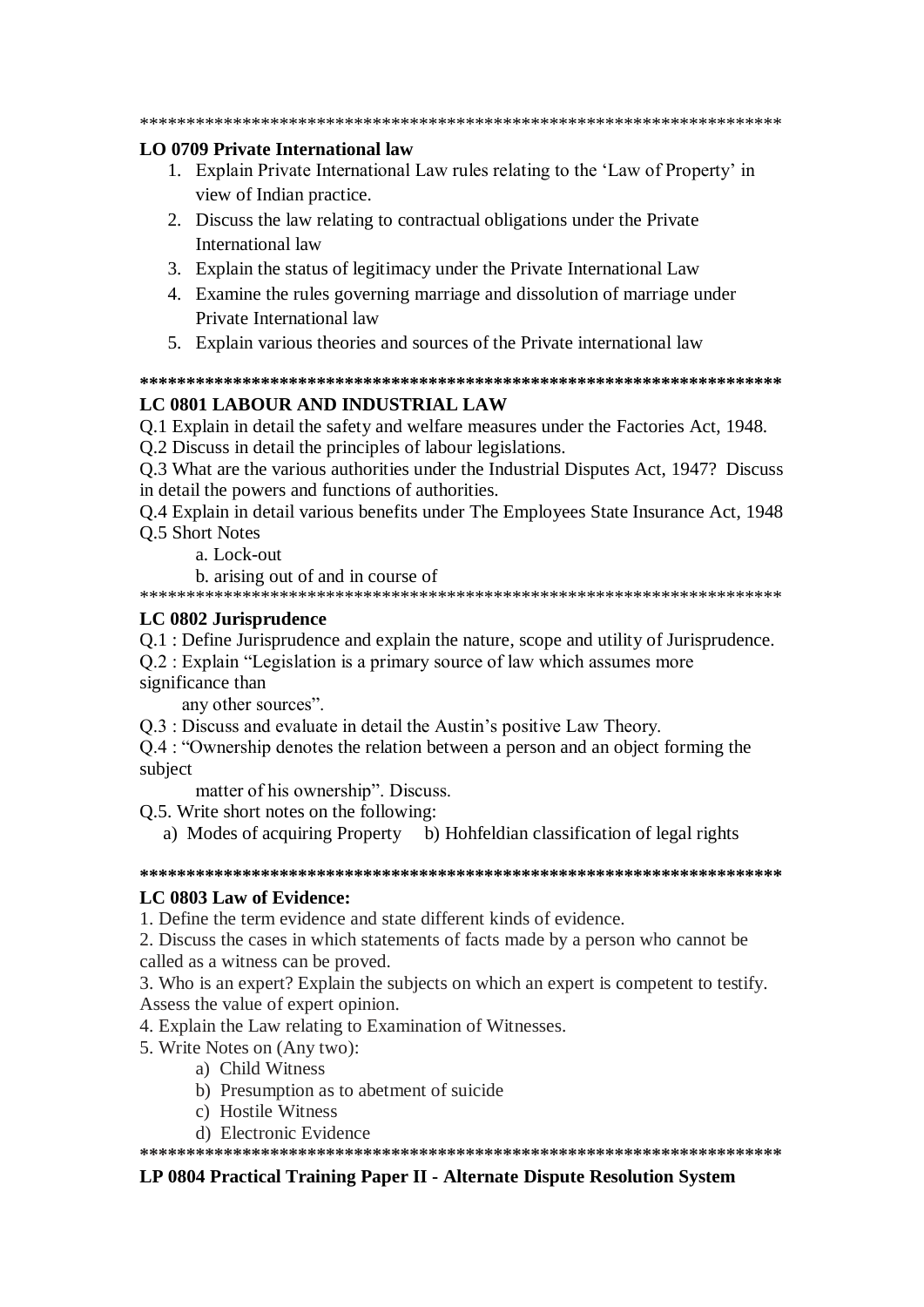- 1 Write a draft of a domestic arbitration agreement after a commercial dispute has arisen between parties.
- 2 Write a draft of an application to the Court for setting aside an arbitration award
- 3 Draft of an application to the appropriate court to appoint an arbitrator when parties have failed in their attempts to appoint one arbitrator as per arbitration agreement.
- 4 Write a report on visit District Legal Services Authority

5 Explain advantages and disadvantages of ADR mechanism

### LO 0805 Human Rights Law and Practice

1. Write on historical origin and nature of Human Rights in International and National Scenario.

2. Discuss the First-Generation Human Rights in the context of Indian Constitution. Cite appropriate case laws.

3. Write a critical note on Third-Generation Human Rights with the help of decided case laws.

4. What do you understand by 'Vulnerable and Disadvantaged Group'? Explain the status of socially and economically Disadvantaged groups.

5. Discuss the object, nature and scheme of the Protection of Human Rights Act, 1993.

### **LO 0806 Competition Law**

- 1. Explain in detail the anti-competitive agreement.
- 2. What is cartel? Discuss different forms and types of cartels.
- 3. What constitutes as abuse of dominant position?
- 4. What is Competition Commission of India? Elaborate different functions and enquiries carried out by it.
- 5. What is combination? Explain different provisions of combination from the Competition Act.

#### LO 0807 Vulnerable and Disadvantaged Groups and Criminal Law

1) Discuss the history, object and scope of the Scheduled Caste and Scheduled **Tribes** 

(Prevention of Atrocities) Act. 1989.

2) Discuss in detail the procedure for reporting cases and recording statement of a child under

the Protection of Children from Sexual Offences (POCSO) Act, 2012.

- 3) What is mean by Untouchability? Discuss its Practices and punishment.
- 4) What is mean by Dowry? Discuss the History, Object and Scope of the Act.
- 5) Write Short note on ANY ONE of the following:
	- a) Presumption of courts under the Protection of Civil Rights Act. 1955
	- b) Dowry for benefit of wife or her heir.

### LO 0808 Civil Minor Acts:

- 1. Explain the aim and object of the Interest Act, 1978. What are the powers of Court with regard to allow interest under the Act?
- 2. State and explain the provisions relating Civil Judges under The Maharashtra Civil Courts Act. 1869.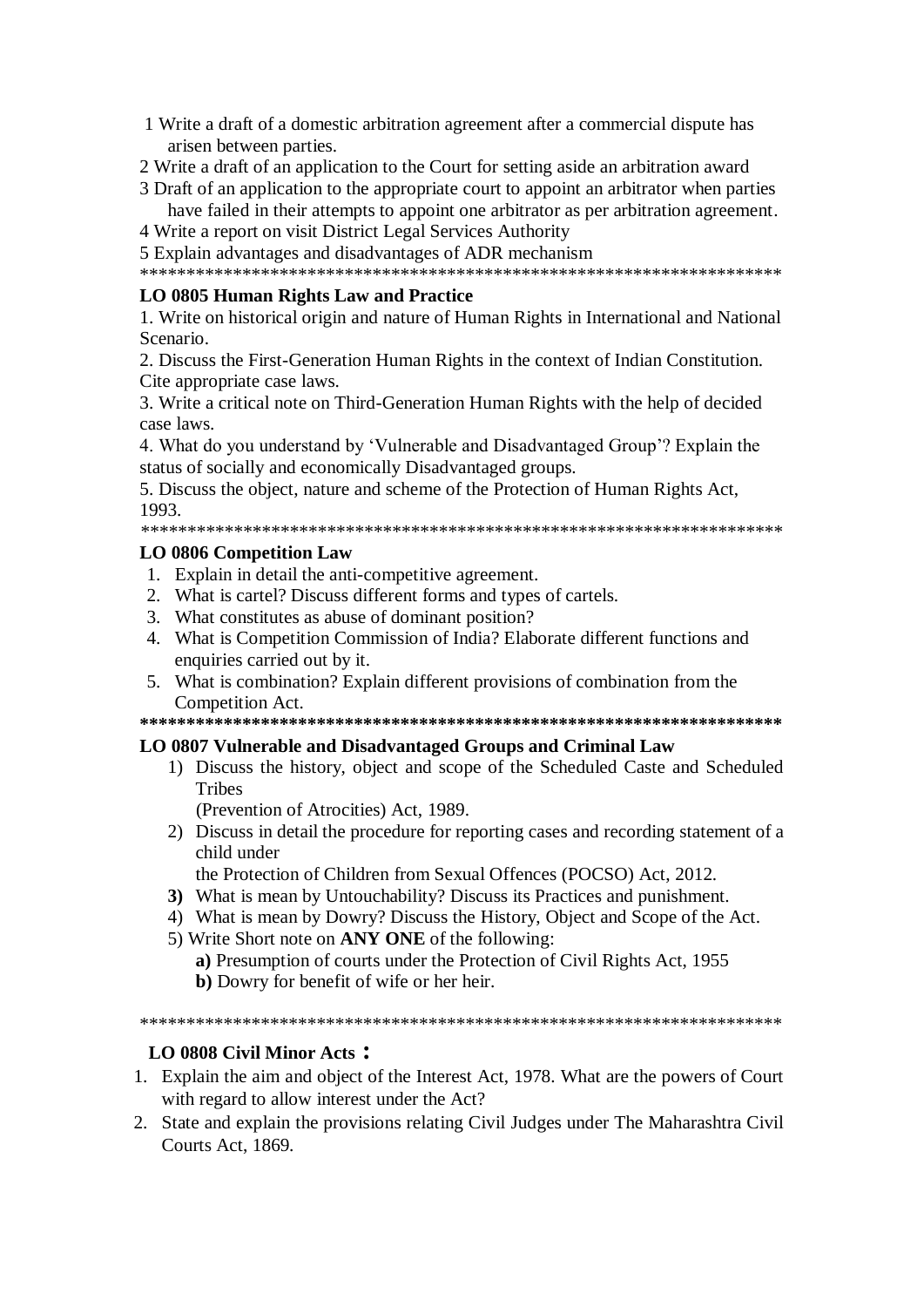- 3. Discuss in detail the procedure where objection is taken on appeal or revision that a suit or appeal was not properly valued for jurisdictional purposes.
- 4. What are the documents registration of which is compulsory under The Registration Act, 1908?
- 5. Write a note on
	- a. Stamp and mode of using them under The Maharashtra Stamp Act, 1958
	- b. Essential features of negotiable instruments

### LO 0809 International Economic law

- 1. Define International Economic Law (IEL). Trace the origin and development of IEL. Explain the nature and sources of IEL.
- 2. Explain the structure, power and functions and the World Bank. How is it different from the Asian Development Bank?
- 3. Explain the powers and functions of IMF.
- 4. Examine the dispute settlement mechanism under WTO.
- 5. Explain the detail UN Convention on Contracts for International Sale of Goods

#### 

### C 0901 Civil procedure code

- 1. What are general rules of pleadings? Explain rules relating alternative and inconsistent pleadings
- 2. Explain the written statement filed by the defendant. What is third party procedure?
- 3. Explain Res judicata and distinguish it between res-subjudice and doctrine of estoppel
- 4. Explain appeal, revision and review
- 5. Elaborate the provisions of suit filed by and indigent person.
- 6. State the provisions on adverse possession with reference to Limitation Act

### 

### LC 902 Interpretation of Statutes:

- 1. Explain the Golden Rule. Compare the same with Literal and Mischief Rules.
- 2. Write a detailed note on Internal Aids to Construction.
- 3. What are the various Subsidiary Rules of Interpretation.
- 4. Explain the rules of interpretation of statutes affecting jurisdiction of courts.
- 5. What are the different modes of interpretation of constitution.

### **LO 0903 Environmental Law**

- 1. Discuss in detail the constitutional perspective of environmental protection under the Indian Constitution.
- 2. Write a note on salient features of Indian Forest Act, 1927.
- 3. Examine on important provisions of and authorities created under Environmental Protection Act. 1986.
- 4. Discuss the establishment, jurisdiction, powers and functions of the National Green Tribunal under the National Green Tribunal Act, 2010.
- 5. Write Short Notes on (Any two)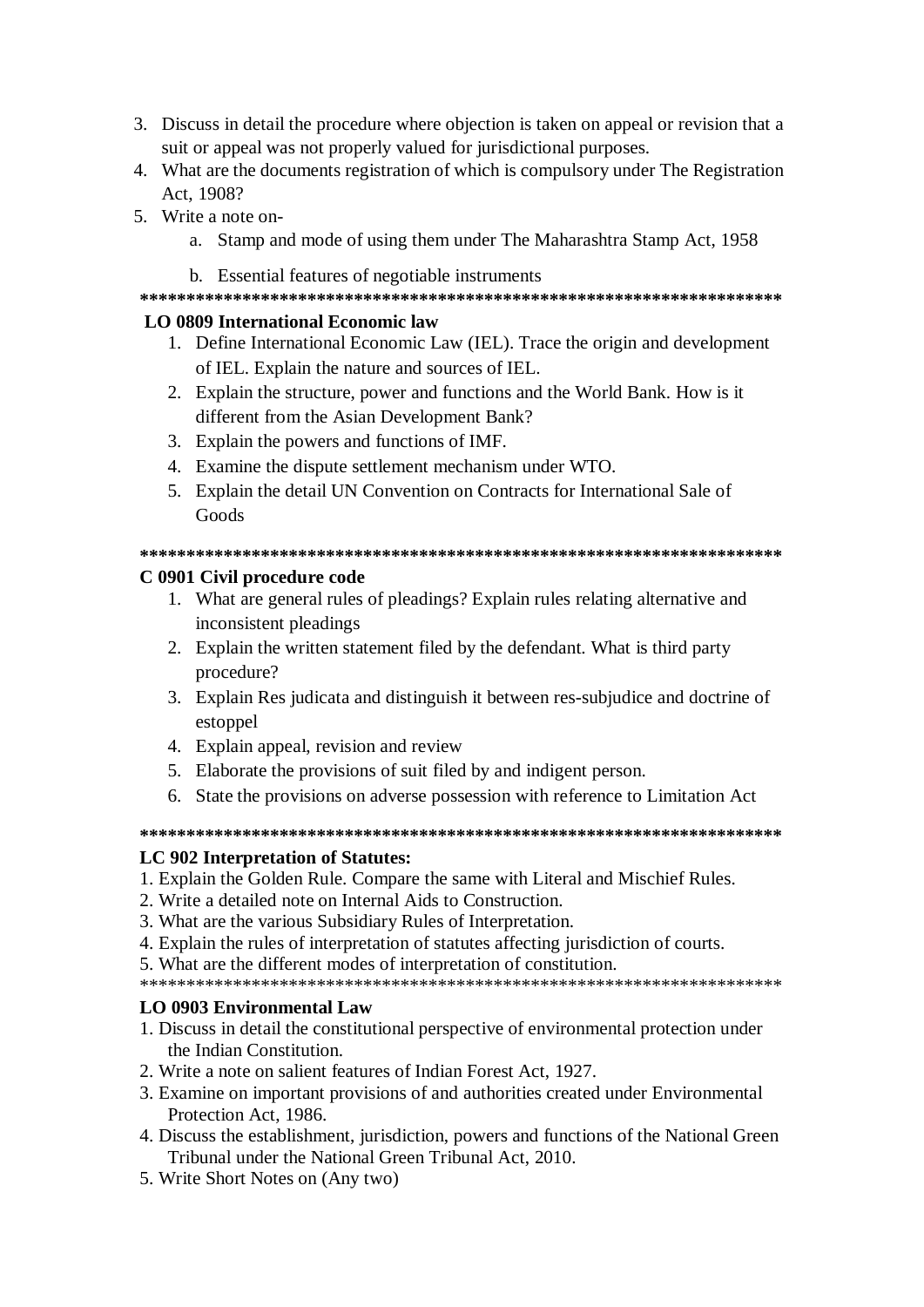- a) Sustainable Development
- b) Trail Smelter Arbitration
- c) Public Trust Doctrine

### LP 0904 Drafting, Pleading and conveyance-(write TOTAL 7 questions)

- 1. Draft a written statement on behalf of defendant in case of defamation
- 2. Draft a private criminal complaint u/s 138 of Negotiable instrument act and S. 420 of Penal law of India
- 3. Draft a sale deed for apartment in the condominium purchased by purchaser from builder
- 4. Draft a partnership deed between partners intending to conduct Wholesale **Grain Business**
- 5. Draft following applications
	- a. Amendment of plaint
		- b. Bail before magistrate
		- c. Probate
- 6. Draft a writ of mandamus to be filed in high court at Mumbai for extending protection to doctors serving in Covid ward
- 7. Draft suit for specific performance relating to agricultural property purchased by farmer
- 8. Draft a complaint in consumer forum relating to defect in washing machine

### Add-Report of visit to sub-registrar office

### **LO 0905 Law on Education**

1. Critically examine the constitutional and judicial perspectives of Right to Education in the Indian context. Cite appropriate case laws.

2. Discuss the salient features of The Right to Free and Compulsory Education Act, 2009.

3. What are the different kinds of universities? Explain the salient features of The Maharashtra Public Universities Act. 2016.

4. Define the term 'Ragging'. Discuss the legal mechanism to tackle the menace of ragging in educational institutions with reference to relevant provisions of the Maharashtra Prohibition of Ragging Act, 1999.

5. What do you understand by the term 'Capitation Fee'. Evaluate the relevant provisions of the Maharashtra Educational Institutions (Prohibition of Capitation Fee) Act. 1987.

### **LO 0906 Principles of Taxation**

- 1. Explain different heads of income and computation of income.
- 2. Discuss taxation of natural and legal persons.
- 3. Explain powers and functions of various authorities under the Income Tax Act, 1961.
- 4. Discuss law relating to levy and collection of tax under the Central Goods and Services Tax Act. 2017.
- 5. Explain the provisions of the Central Goods and Services Tax Act, 2017 relating to Returns, Payment of tax, Refunds and Assessment.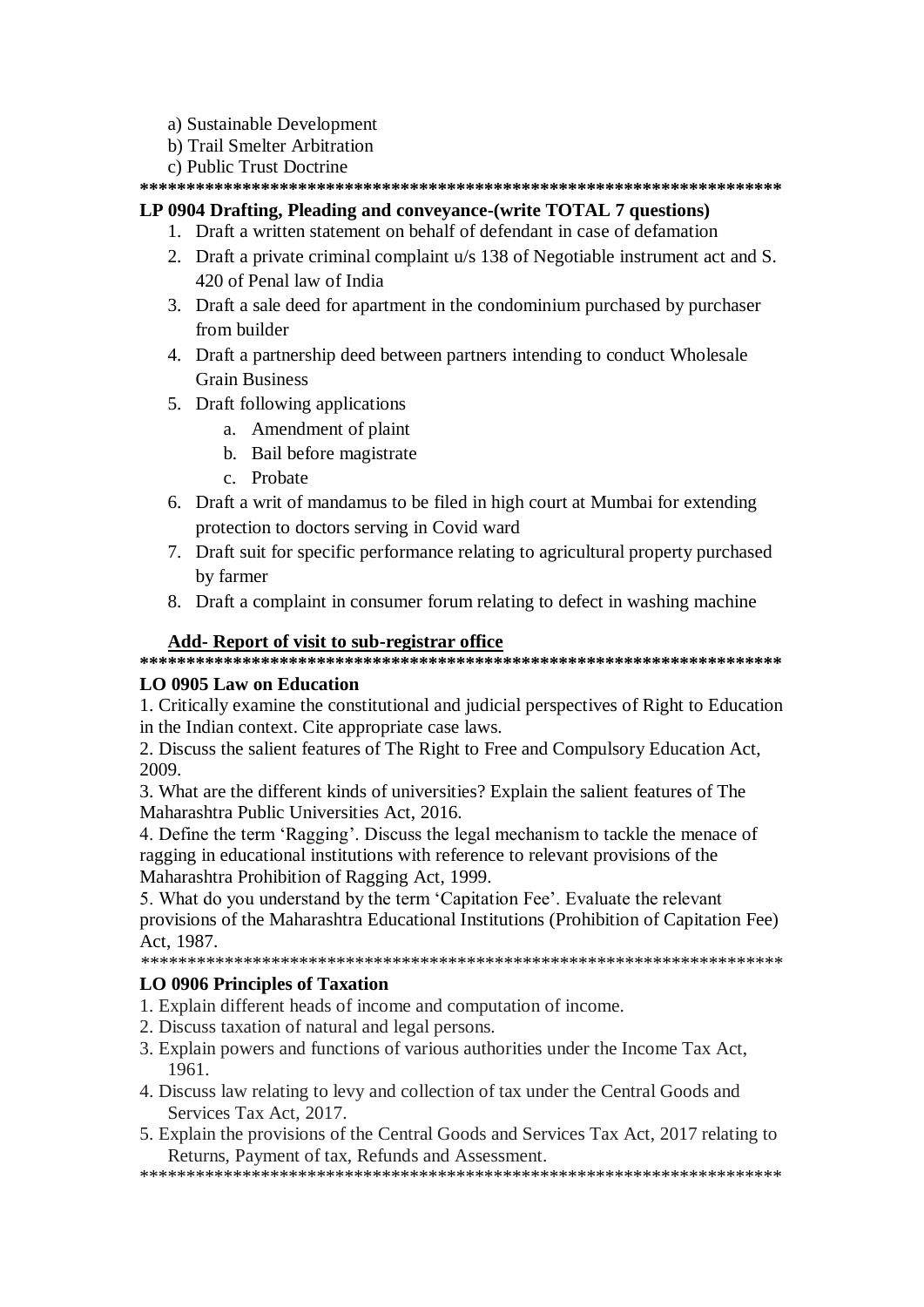### $LO - 907$  Law of Forensic Science

- 1. Explain right to privacy and right against self-incrimination with leading case laws?
- 2. Define forensic science, Discuss in brief its importance in criminal laws?
- 3. Elaborate the concept of DNA fingerprinting? Explain its role in crime Investigation?
- 4. What is meaning of questioned documents? Discuss handwriting analysis with its evidentiary value?
- 5. Write short notes on the following: (Any three)
	- a) Guidelines of National Human right commission for Brain-mapping.
	- b) Role of ballistic expert.
	- c) Pornography.
	- d) Sources of questioned documents.
	- e) Exhumation

### LO 0908 Land Laws  $I:$

Q1. Discuss in detail duties, liabilities, responsibilities and disabilities of a promoter under The Maharashtra Ownership Flats Act, 1963.

Q2. State and explain the provisions relating to Bye-laws, Management of Apartments Condominium under The Maharashtra Apartment Ownership Act, 1970.

O3. What is the method for registering a real estate project? what are the repercussions of non-registration under The Real Estate (Regulation and Development) Act, 2016,?

Q4. Elaborate the provisions relating to recovery of possession by landlord under section 16 of The Maharashtra Rent Control Act, 1999.

Q5. Discuss the object, Application, and General Scheme of The Maharashtra Regional and Town Planning Act, 1966

### LO 909 International law on Air, Space and sea

- 1. Explain in detail Definition, Nature, Scope and Sources of Air Law
- 2. With help of The Chicago Convention, 1944, elaborate Ariel Navigation
- 3. Explain Fundamental Principles of Space Law
- 4. Discuss law of sea with reference to Continental Shelf
- 5. Elaborate on Protection of the Space Environment

### **LC 1001 Criminal Procedure Code**

1) What do you mean by arrest? Discuss the provisions relating to Arrest of Persons under the Code of Criminal Procedure. Support your answer with appropriate Case Laws.

2) What is charge? Explain the circumstances in which two or more persons may be charged and tried together.

3) Discuss the object of the Probation of Offenders Act critically. Is it mandatory for the courts to consider a case under Probation of offenders Act, if the offender appears to be below 21 year of age?

4) Explain the provisions relating to constitutions, procedure, powers and duties of Juvenile Justice Board.

- 5) Attempt the following:
- a) Criminal Courts and their Jurisdiction.
- **b**) Order for maintenance of wives.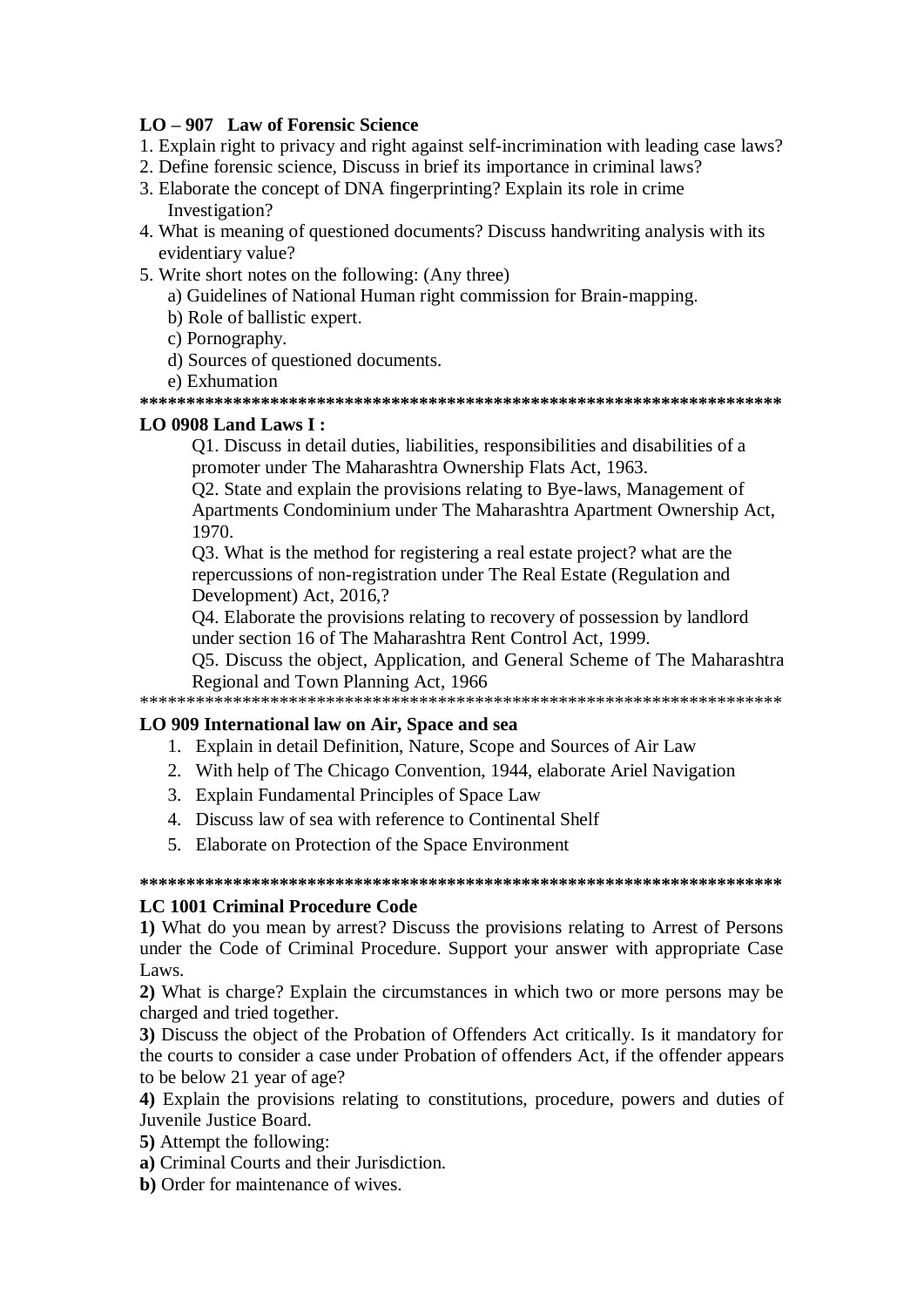### LC 1002 Administrative Law

Q.1 Examine the nature and scope of Administrative Law with the help of the given by various scholars. definitions

O.2 Explain critically the doctrine of Rule of Law and its contemporary significance in a welfare State.

Q.3 Explain the judicial control over the delegated legislation with the help of caselaws.

O.4 Critically examine the powers and functions of the Commissions under the Right to Information Act. 2005.

5. Write Short Notes:

- a) Administrative Tribunals
- b) Audi Alteram Partem

### LC 01003 Company Law:

1. Define a Company. How it differs from a Partnership?

2. Define Prospectus. When a Company is not required to issue a prospectus? Who is liable for mis-statement in Prospectus?

3. Discussthe provisions for the prevention of oppression of minority shareholders and mismanagement of a Company?

4. Discuss the provisions relating to appointment of directors. Explain the position of a director under the Companies Act 1956.

- 5. Write short notes on any two:
	- a) Transfer and transmission of shares
	- b) Oppression & Mismanagement
	- c) Distinguish between private  $&$  public company
	- d) Allotment of shares

### **LO 1005 Election Law**

1. Examine the role of election as a democratic process and its statutory significance under the Representation of People Act, 1951.

2. Discuss in detail the election process for the post of President and Vice-president under the Indian Constitution.

3. 'By and large electoral reforms in India are introduced by the judiciary' Do you agree with the statement? Justify your answer with the help of decides cases.

4. Write in detail about 'Model Code of Conduct' and 'Use of Media' in the election.

- 5. Write a Short Note on (Any Two)
- a) Preparation and revision of electoral rolls
- b) Powers and functions of Election Commission

c) Jurisdiction of High Court in election petitions

### LO 1006 Bankruptcy and Insolvency Law

- 1. What is the purpose of enactment of the Insolvency and Bankruptcy Code? To whom shall the provisions of the Code apply?
- 2. What is the Insolvency Resolution Process for financial creditors? & what is the Insolvency Resolution Process for operational creditors?
- 3. Who shall appoint the Insolvency Resolution Professional? What shall be the rights of Insolvency Resolution Professional when he is vested with the management of the affairs of the corporate debtor? What is the procedure for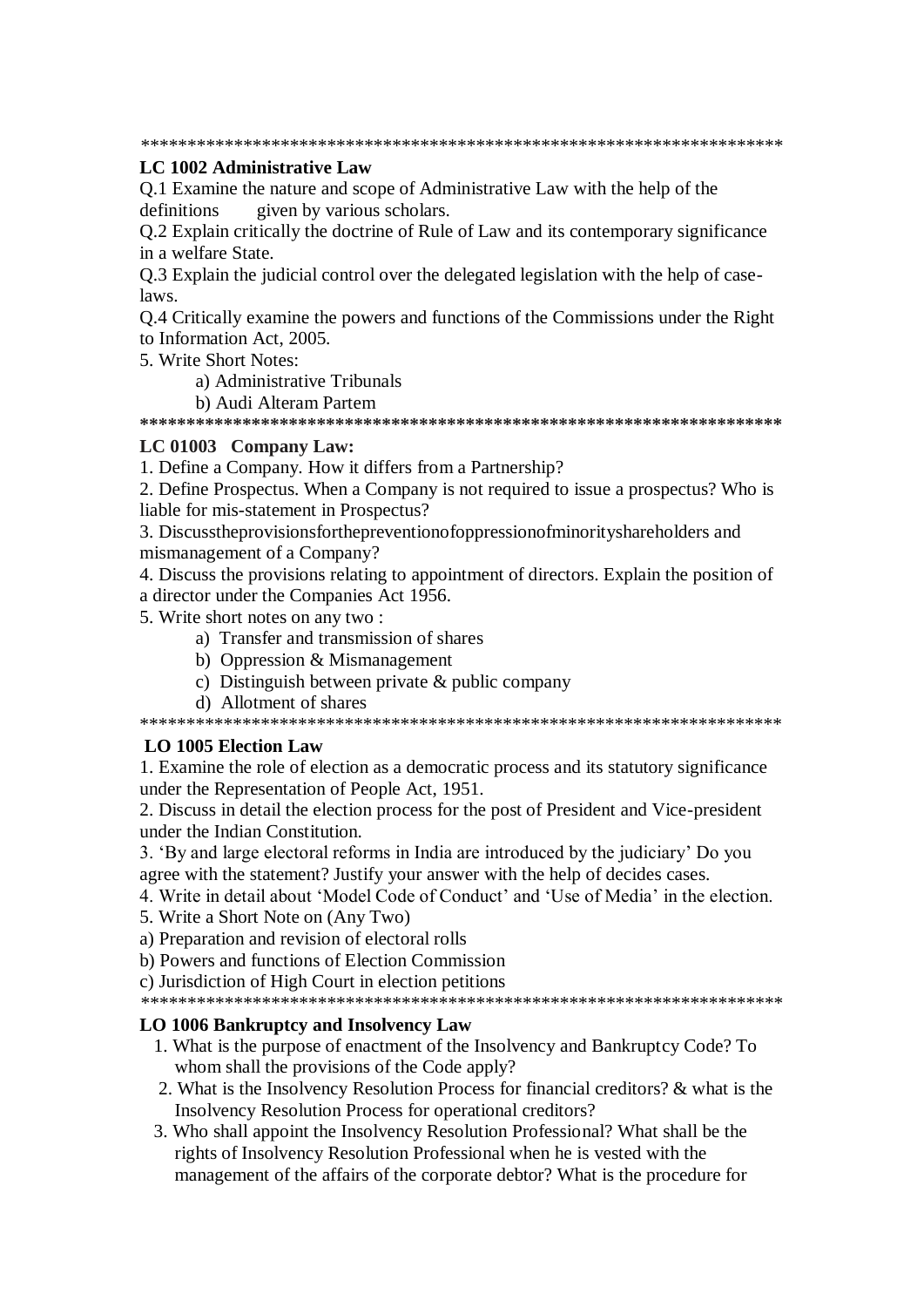replacement of insolvency resolution professional?

- 4. Write detailed note on Insolvency Resolution and Liquidation Process for **Corporate Persons**
- 5. Explain various Authorities under the Code

### **LO 1007 Comparative Criminal Justice System**

- 1. Discuss in detail Comparative Policing.
- 2. Write in detail impact of Comparative Criminal Justice on Indian Criminal Law.
- 3. Write a detail note on Prosecution and Pre-trial Justice.
- 4. Discuss in detail System of Trial.
- 5. Write a detail Note on Sentencing policy in India.

### LO 1008 Land Laws II

O1. What is the procedure defined for removal of encroachment on government land?

O2. Discuss the provisions relating to Assessment and settlement of land revenue of agricultural lands under the Maharashtra Land Revenue Code, 1966.

Q3. State and explain rights, liabilities, duties and disabilities of tenant under The Maharashtra Tenancy and Agricultural Lands Act, 1948.

Q4. Discuss the powers and functions of Consolidation Officer, Settlement Commissioner under The Maharashtra Prevention of Fragmentation and Consolidation of Holdings Act, 1947.

Q5. Discuss the provisions relating to Procedure of determining surplus land, Declaration of surplus land, Compensation

#### 

### **LO 1009 Humanitarian and Refugee Law**

- 1. Write a detailed note on International Humanitarian Law and Human Rights
- 2. What Are protections conferred on Women and Children in case of hostilities
- 3. Give overview relating to War Crimes Tribunals
- 4. Explain Meaning and Definition of Refugee under various International **Documents**
- 5. Explain in detail the relation between International Humanitarian Law and Terrorism